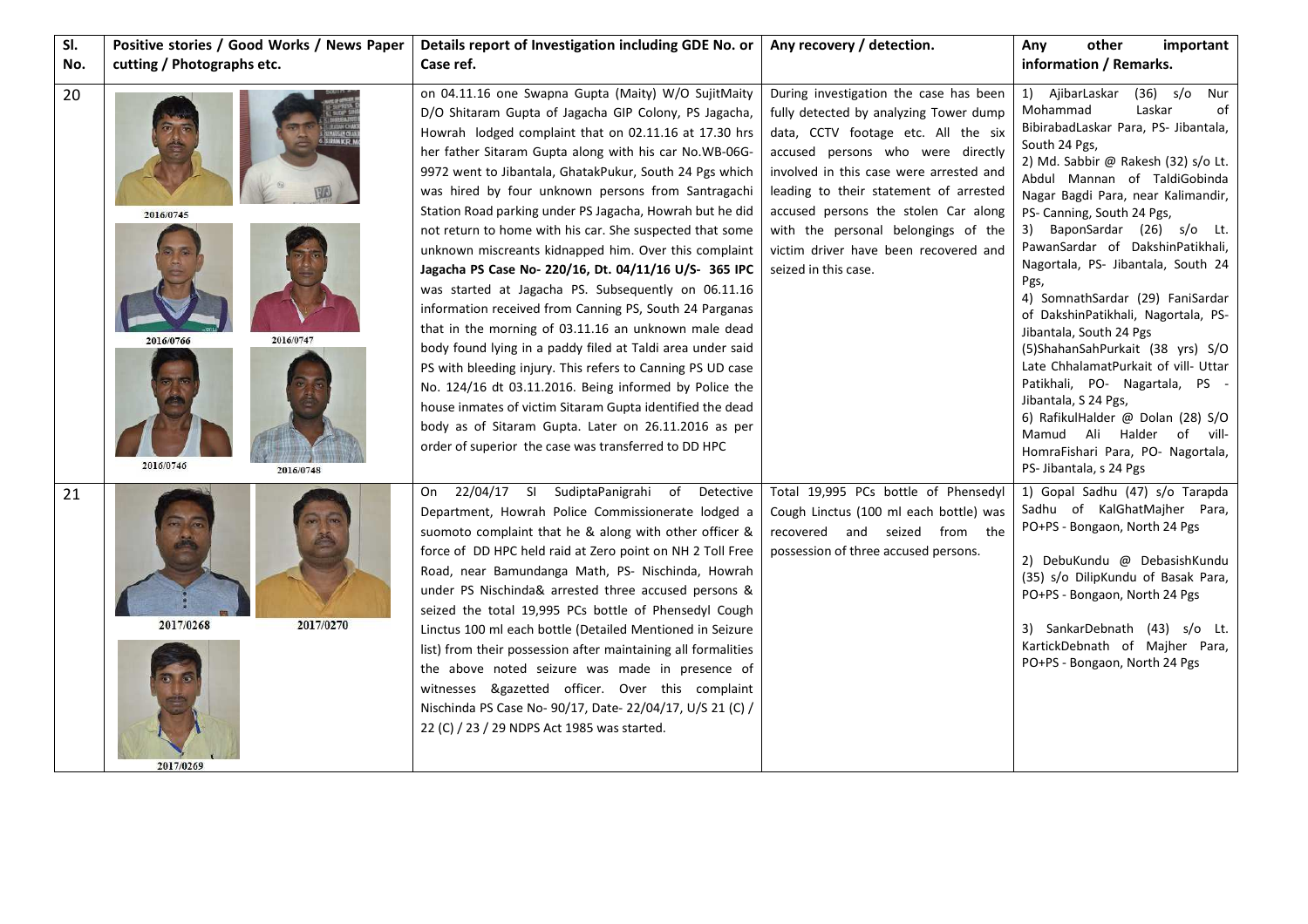| 22 | 2017/0180                                        | On 27.02.17 one Manoj Singh of Bally, Howrah lodged a<br>complaint that on 27.02.17 evening complainant received<br>an information that unknown miscreant entered into his<br>flat and cut the throat of the complainant's wife Rakhi<br>Singh by a knife. As a result his wife received severe<br>bleeding injury and later shifted to Medical College,<br>Kolkata, where she expired at 21.00 hrs. Over this started<br>Bally PS Case No. 18/17, Dt 27.02.17, U/S 302/379/120B<br>IPC.                                                                                                                                                                                                                                        | Recovered & Seized entire Stolen Gold<br>Ornaments & Cash.<br><b>Finger Print Matching</b><br><b>CCTV Footage image Matching</b><br>Accd Person's CDR Authentication | Dipak Singh (22) s/o Ranjit Singh of<br>Bharpatty, Bhattanagar PS: Liluah<br>District: Howrah                                                                                                                                                                                                                                                                                                                                                         |
|----|--------------------------------------------------|---------------------------------------------------------------------------------------------------------------------------------------------------------------------------------------------------------------------------------------------------------------------------------------------------------------------------------------------------------------------------------------------------------------------------------------------------------------------------------------------------------------------------------------------------------------------------------------------------------------------------------------------------------------------------------------------------------------------------------|----------------------------------------------------------------------------------------------------------------------------------------------------------------------|-------------------------------------------------------------------------------------------------------------------------------------------------------------------------------------------------------------------------------------------------------------------------------------------------------------------------------------------------------------------------------------------------------------------------------------------------------|
| 23 | 2017/0385<br>2017/0351<br>2017/0352<br>2017/0353 | The fact of the case in brief is on 28/05/17 SI Tilak<br>Banerjee of Detective Department, Howrah Police<br>Commissionerate lodged a suomoto complaint that he &<br>along with other officer & force of DD HPC held raid at<br>Kona More Crossing on Zero point on NH 2 Toll Free Road,<br>near Bamundanga Math, PS- Nischinda, Howrah &<br>arrested three accused persons & seized the total 433<br>Kgs& 770 Gms of Ganja from their possession along with<br>two lorry & one car after maintaining all formalities the<br>above noted seizure was made in presence of witnesses<br>&gazetted officer. Over this complaint Nischinda PS Case<br>No- 118/17, Date- 28/05/17, U/S 20 (b) (ii) C/29 NDPS<br>Act 1985 was started. | Total 433.77 Kgs of Ganja was recovered<br>and seized from their possession                                                                                          | 1.Chiranjit Kar @ Bhola (30) s/o<br>BiswajitKar<br>of<br>SajirhatSahidBandhu Nagar, Vill-<br>Birkanda -1, PS-PO-<br>New<br>Barrackpore, North 24 Pgs.<br>2.Ram Prasad Dey @ Ram (43) s/o<br>Lt. HaripadaDey of Vill-Talbanda,<br>PS- New Barrackpore, PO-<br>Yugberia, North 24 Pgs.<br>3. Biswajit Tapadar @ Hulo (40)<br>s/o BholanathTapadar of East<br>Panchanantala, PS- Titagarh, PO-<br>Nona Chandanpukur, Kolkata 122.                        |
| 24 | 2017/0765<br>2017/0766<br>2017/0648              | Ref: Liluah PS C/No. 232 dated 06/09/2017 U/S<br>326/307/34 IPC 25/27 Arms<br>one ParthaGhosh<br>On 06.09.17<br>Roy s/o<br>DhrubaRanjanGhosh<br>Roy<br>232/10B,<br>οf<br>ChakparaNatunpolly, PS Liluah lodged a complaint that on<br>05.09.17 at about 09.00 hours while he was seating at Tea<br>Shop of Ramesh, CMDA Quarter, BelgachiaBhagar with<br>Arjun and Joy, at that time one unknown person fired to<br>complainant & Joy by Pistol. As a result both of them<br>received bullet injury and shifted to nearest Hospital.                                                                                                                                                                                             | Analyzing CDR & Tower Location secured<br>the arrest of the accused & Arms &<br>Ammunitions were recovered.                                                          | Upadhaya<br>s/o<br>1.Navin<br>Sri<br>DineswarUpadhaya of 266/1, `K`<br>Road, Belgachia, PO- Dasnagar PS:<br>Liluah District: Howrah<br>2. Chandra Kant Sharma s/o<br>Niranjan Prasad Sharma of 31/2/FA,<br>B.D Road, Potuapara, PO-Potuapara<br>PS: Liluah District: Howrah<br>3. SudebMalakar @ BappaMalakar<br>(34)<br>@NataBappa<br>S/O<br>Lt.<br>SudhirMalakar of 47 H Road<br>belgachia, Po -Dasnagar PS: Liluah<br>District: Howrah West Bengal |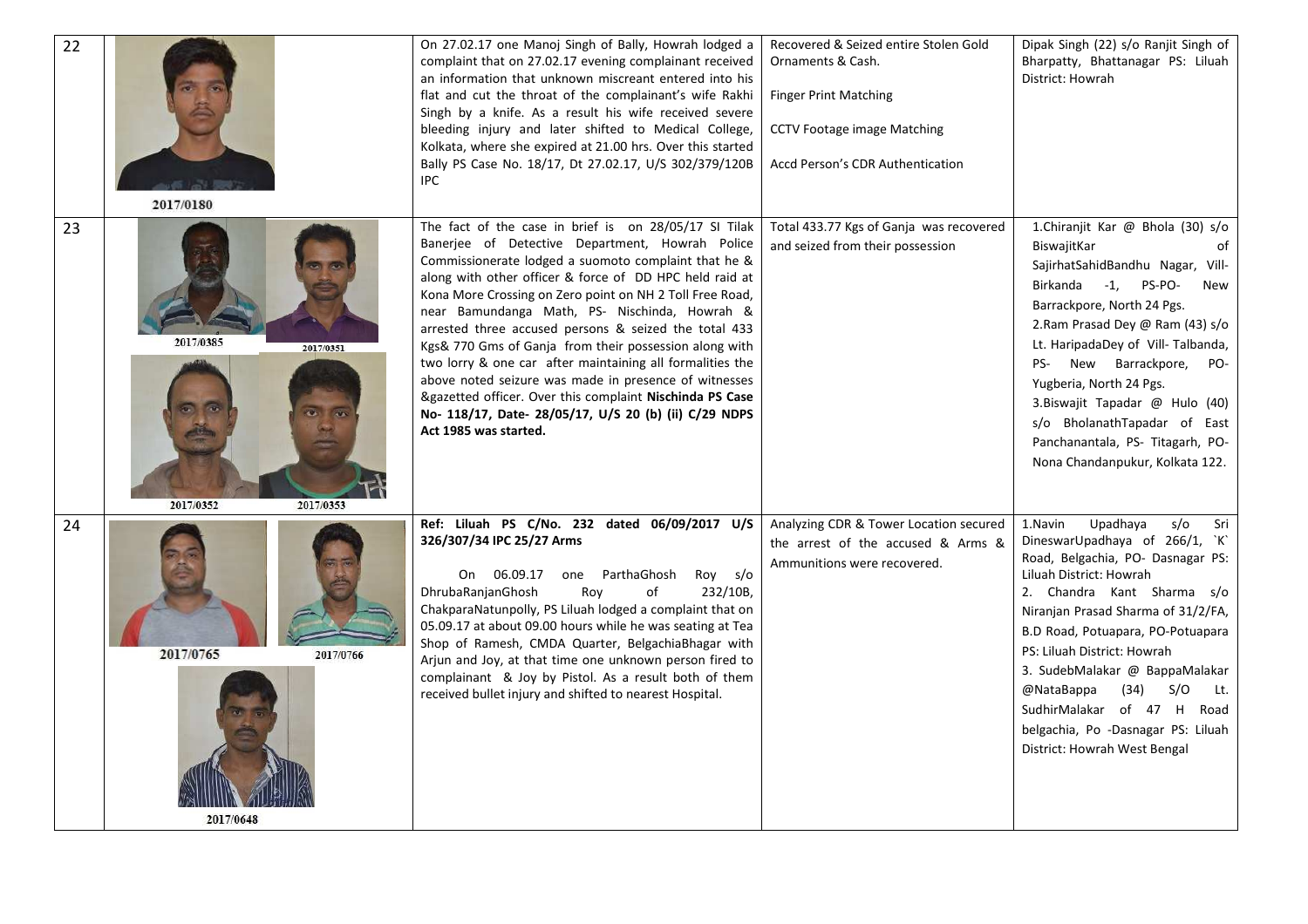| 25 | 2017/0406              | 2017/0407 | Ref: Jagacha PS C/No. 124 dated 06/07/2017 U/S<br>20(b)(ii)C/29 NDPS Act<br>On 06/07/17 leading to the source information<br>Officer & force of DD HPC held raid & secured the arrest<br>of two accused persons & seized 208 KGs of Ganja loaded<br>in one 4 wheel vehicle                                                                                                                                                                                                                                                                                                                                                                                                                                       | While maintaining good source liaison &<br>Call Diversion Monitoring secured the<br>arrest of the accused & Seized Huge<br>quantity of NDPS. | Prahallad Das s/o Kumar Das of Vill-<br>Talbanda, PO- Jugberia, PS- Ghola,<br>North 24 Pgs<br>ArifHossain (26) s/o Amir Hossain of<br>Vill- Saheb Nagar, PS- Jalangi,<br>Murshidabad                                                                                                                                                                                                       |
|----|------------------------|-----------|------------------------------------------------------------------------------------------------------------------------------------------------------------------------------------------------------------------------------------------------------------------------------------------------------------------------------------------------------------------------------------------------------------------------------------------------------------------------------------------------------------------------------------------------------------------------------------------------------------------------------------------------------------------------------------------------------------------|----------------------------------------------------------------------------------------------------------------------------------------------|--------------------------------------------------------------------------------------------------------------------------------------------------------------------------------------------------------------------------------------------------------------------------------------------------------------------------------------------------------------------------------------------|
| 26 | 2017/0950<br>2017/0976 | 2017/0951 | Ref: Dasnagar PS Case No - 193/17 dtd - 01.10.17 U/S-<br>302/379/34 IPC.<br>On 01.10.17 one Anima Das W/O Barun Das of 25<br>No P road, PO- Netajigarh, PS- Dasnagar lodged a<br>complaint that 30.09.17 at about 20.00 hrs one LaluHalder<br>came at complainant's house and handed over a empty<br>black colour side bag and received her husband gun injury<br>by one Raju. On 30.09.17 at about 16.00 hrs<br>complainant's husband Barun Das was playing cards with<br>club members at Belgachia Kishore Bahini Club, PS -<br>Dasnagar, Howrah. After that complainant's elder brother<br>got a information that Barun Das was admitted at<br>Hospital. On 01.10.17 at about 05.20 hrsBarun Das was<br>died. | Analyzing CDR, Tower Location & LBS<br>plotting secured the arrest of the<br>accused persons and recovered used<br>arms and ammunitions.     | 1. Raju Pal(36)<br>S/O- Lt Laxman Pal<br>80 P Road, Ps-Dasnagar<br>2nd Add - SonamoyeKalitala<br>PS - Amta<br>2. SanjoySarkar @ Gobardhan (30)<br>S/O - BarunSarkar of Rishra 3 no<br>Natungram, PS-Rishra<br>Hooghly<br>3. Barun Khanra @ Kak Gobinda (42)<br>S/O Lt. SukumarKhanra of CTI PS:<br>Dasnagar District: Howrah and Vill-<br>Sonamui PS: Amta District: Howrah<br>West Bengal |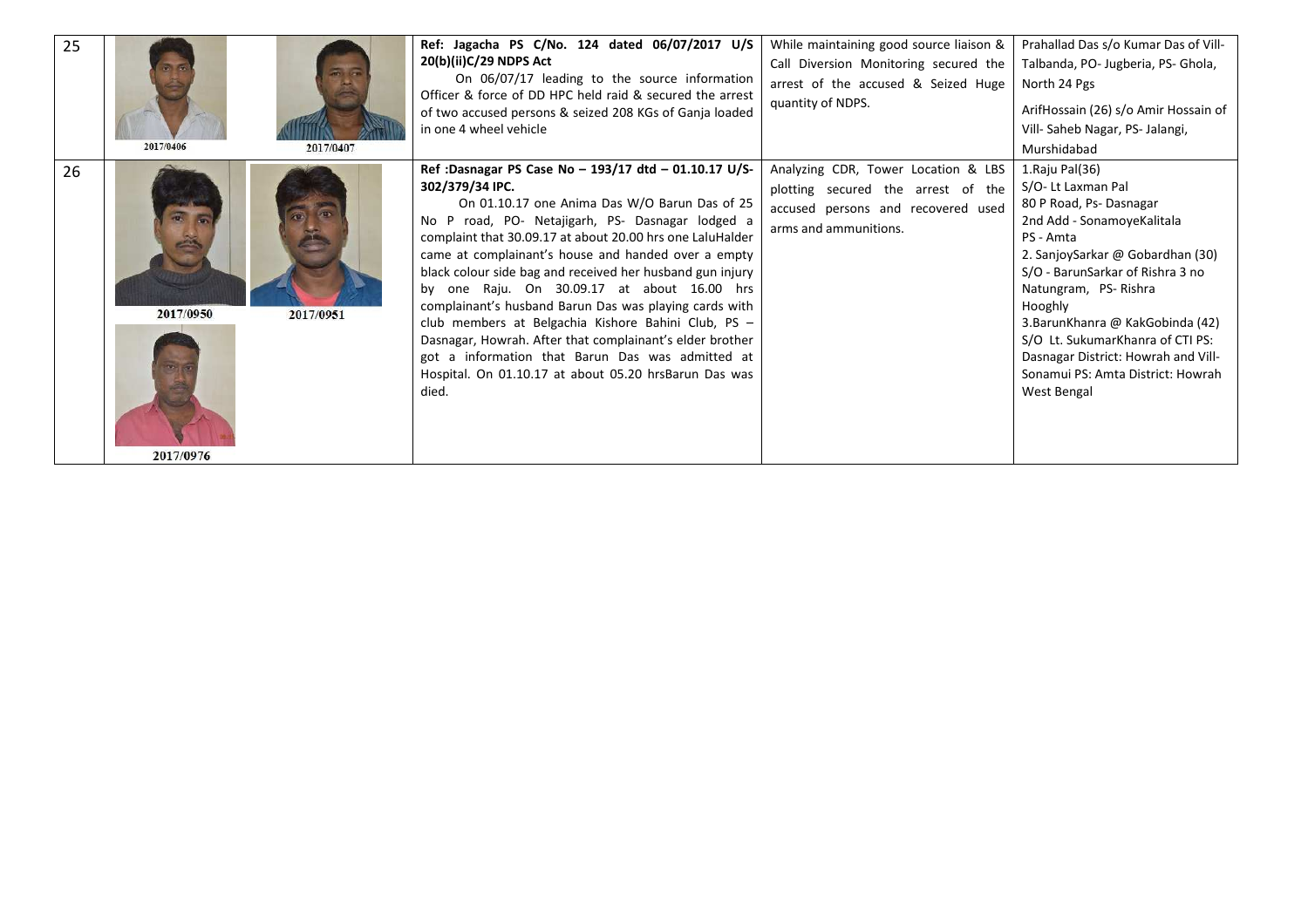| 27 | 2016/0571<br>2016/0572<br>2016/0576<br>2016/0575<br>2016/0577<br>2016/0578 | Golabari PS Case No-865/16, dated - 09/09/16, U/S -<br>379/411/413/414/120 B IPC & read with section 104/135<br>Customs Act 1962.<br>On 09/09/16 over the secret source information SI<br>ProsenjitKapri of Detective Department, Howrah Police<br>Commissionerate held raid & arrested noted accused<br>persons along with seized articles that these arrested<br>persons are carrying huge quantity of gold & on demand<br>they failed to produce any valid documents in respect of<br>the<br>seizure.<br>On<br>interrogation<br>AnutoshKhasnobis&Arabinda Das introduced themselves<br>as retired superintendent of customs, the third person<br>AtanuBikasKanjilal introduced himself as servicing as ACIO<br>at SIB. On further interrogation they disclosed that they<br>have adopted this 5 KGs of GOLD either theft or by any<br>fraudulent means with a view to smuggle in higher rate at<br>northern India or in an international market. It has also<br>come to know that they are habitually dealing in stolen<br>properties & assisting in concealment in stolen properties.<br>Over this complaint started this case. | 1. One Golden coloured bar (supposed to<br>be GOLD) one side of which was<br>engraved as "YUEXIN GOLD - 1 KILO Fine<br>Gold - 999.9 - C74433" along with a<br>specific design,<br>2. One Golden coloured bar (supposed to<br>be GOLD) one side of which was<br>engraved as "YUEXIN GOLD - 1 KILO Fine<br>Gold - 999.9 - C74411" along with a<br>specific design,<br>3. One Golden coloured bar (supposed to<br>be GOLD) one side of which was<br>engraved as "YUEXIN GOLD - 1 KILO Fine<br>Gold - 999.9 - C74416" along with a<br>specific design,<br>4. One Golden coloured bar (supposed to<br>be GOLD) one side of which was<br>engraved as "YUEXIN GOLD - 1 KILO Fine<br>Gold - 999.9 - C74417" along with a<br>specific design,<br>5. One Golden coloured bar (supposed to<br>be GOLD) one side of which was<br>engraved as "YUEXIN GOLD - 1 KILO Fine<br>Gold - 999.9 - C74420" along with a<br>specific design<br>6. One Toyota Innova four wheeler<br>bearing registration No- WB-06B-9078<br>found from the possession of Sanjib<br>Kumar Mahato (40) s/o RajenderMahato<br>of 58 N. S Road, PS- Burrabazar, Kolkata -<br>1, P/A - KhanpurPakni, PS- Biddupur,<br>Baishali, Bihar,,<br>7. One sketch map of route indicating<br>from kolkata to petrapol& leading with a<br>direction of Bangladesh | 1. AnutoshKhasnobis (66) s/o Lt.<br>AshutoshKhasnobis of RejentSagar<br>Apartment, 4th Floor, Flat - B/402,<br>Raghunathpur, PS - Baguihati, North<br>24 Pgs,<br>2. Arabinda Das (63) s/o Lt. Ajit<br>Das<br>of<br>25/1<br>Kumar<br>HarimohanDutta<br>PS-<br>Road,<br>Dumdum, Kolkata - 28.<br>3. AtanuBikasKanjilal (53) s/o Lt.<br>PankajKanjilal of Central Govt.<br>Housing Complex, 9th Floor, Flat<br>No- 106, Grahams Road, Tollygunj,<br>PS- Jadavpur, Kolkata - 40,<br>4. Anil Majumdar (48) s/o Lt.<br>MonmohanMajumdar<br>of<br>Khardah Rahar Ramkrishnapur,<br>PS-<br>Khardah, North 24 Pgs, Kolkata -<br>118,<br>5. Milan Roy (40) s/o Harimongal<br>Roy of RajarhatBishnupurGhospara,<br>PS- Rajarhat, North 24 Pgs, Kolkata -<br>135,<br>6. AnandaGhosh (54) s/o Lt.<br>ManoranjanGhosh<br>0f<br>BirnagarGumti Para, PS- Taherpur,<br>Nadia,<br>7. Sanjib Kumar Mahato (40) s/o<br>RajenderMahato of 58 N. S Road,<br>PS- Burrabazar, Kolkata - 1, P/A -<br>KhanpurPakni,<br>PS-<br>Biddupur,<br>Baishali, Bihar,<br>8. BijayTamang (39) s/o Lt. Bal<br>Kumar Tamang of Vill - GurungBasti,<br>Siliguri,<br>PS-<br>Pradhannagar,<br>Darjeeling |
|----|----------------------------------------------------------------------------|-------------------------------------------------------------------------------------------------------------------------------------------------------------------------------------------------------------------------------------------------------------------------------------------------------------------------------------------------------------------------------------------------------------------------------------------------------------------------------------------------------------------------------------------------------------------------------------------------------------------------------------------------------------------------------------------------------------------------------------------------------------------------------------------------------------------------------------------------------------------------------------------------------------------------------------------------------------------------------------------------------------------------------------------------------------------------------------------------------------------------------------|--------------------------------------------------------------------------------------------------------------------------------------------------------------------------------------------------------------------------------------------------------------------------------------------------------------------------------------------------------------------------------------------------------------------------------------------------------------------------------------------------------------------------------------------------------------------------------------------------------------------------------------------------------------------------------------------------------------------------------------------------------------------------------------------------------------------------------------------------------------------------------------------------------------------------------------------------------------------------------------------------------------------------------------------------------------------------------------------------------------------------------------------------------------------------------------------------------------------------------------------------------------------------------------------------------------|---------------------------------------------------------------------------------------------------------------------------------------------------------------------------------------------------------------------------------------------------------------------------------------------------------------------------------------------------------------------------------------------------------------------------------------------------------------------------------------------------------------------------------------------------------------------------------------------------------------------------------------------------------------------------------------------------------------------------------------------------------------------------------------------------------------------------------------------------------------------------------------------------------------------------------------------------------------------------------------------------------------------------------------------------------------------------------------------------------------------------------------------------------------|
| 28 | 2016/0425<br>2016/0426<br>2016/0427                                        | Ref: HOWRAH PS CASE NO - 439/16,<br>Dt -06/07/16, U/S- 25 (i) (a)/29 Arms Act<br>The fact of the case in brief is that leading to the source<br>information & based on CDR analyzing held raid &<br>arrested side noted accused persons & recovered eight<br>improvised country made one shorter fire arms from their<br>exclusive possession. Over this complaint started this<br>case.                                                                                                                                                                                                                                                                                                                                                                                                                                                                                                                                                                                                                                                                                                                                            | Eight Improvised country made one<br>shorter fire arms                                                                                                                                                                                                                                                                                                                                                                                                                                                                                                                                                                                                                                                                                                                                                                                                                                                                                                                                                                                                                                                                                                                                                                                                                                                       | (i) AjizMolla (27) s/o FojuMolla of<br>Vill- KaziMolla PO+PS - Pandua,<br>Hooghly<br>(ii) Monoj Kumar (19) s/o Debendra<br>Prasad of Vill-Agarpar, PS -<br>KaraiPansurai, DistNalanda, Bihar<br>(iii) AshidullaMallick (27) s/o<br>MustakinMallick, Vill- Madpur, PS -<br>Mangalkot, Burdwan                                                                                                                                                                                                                                                                                                                                                                                                                                                                                                                                                                                                                                                                                                                                                                                                                                                                  |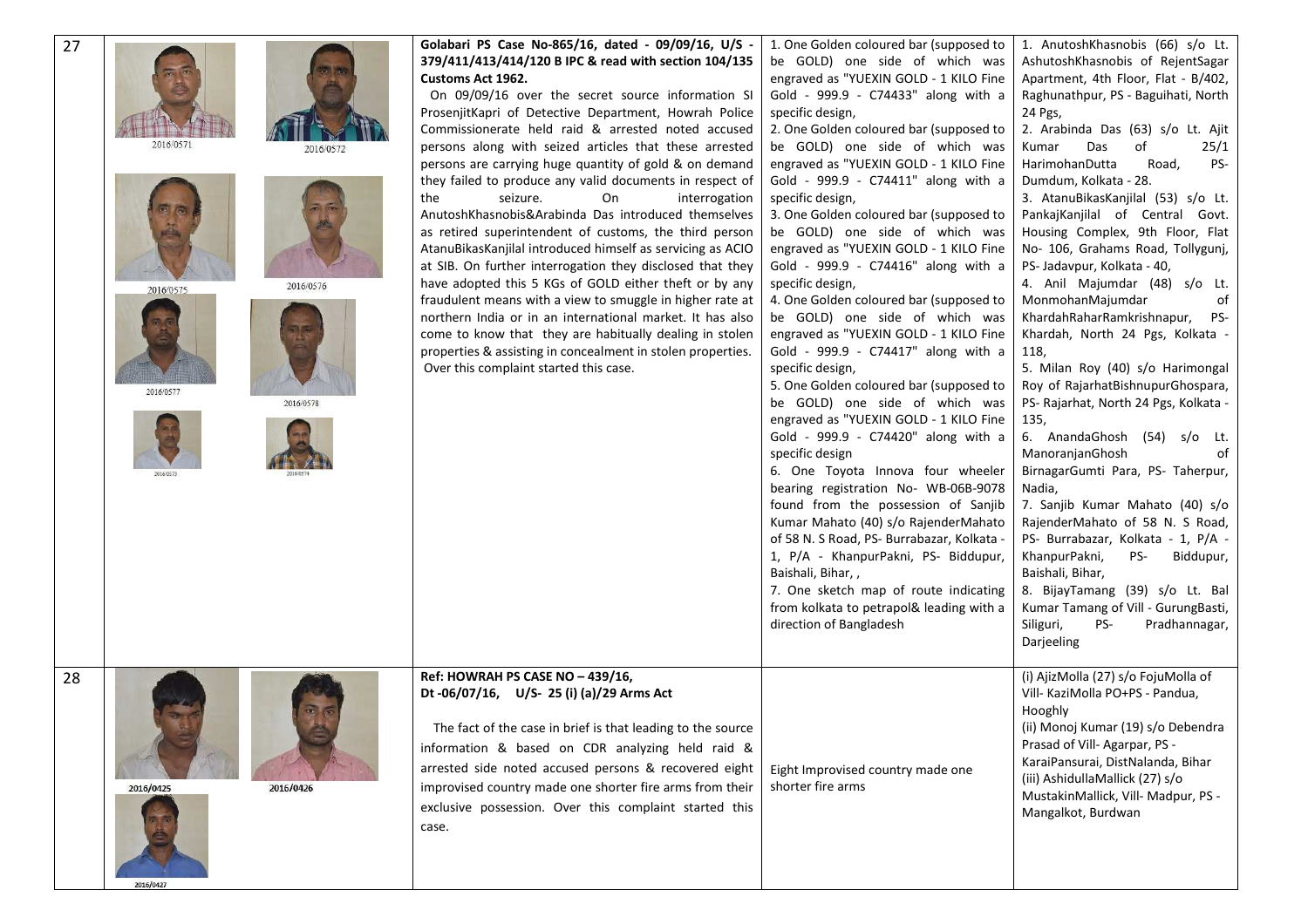| 29 |                                                                                   | Ref: GOLABARI PS CASE NO.- 996/16, DATE - 20.10.16,<br>U/S - 302 IPC The fact of the case in brief is that on<br>19.10.2016 at evening some unknown miscreants<br>murdered one Ram Narayan Singh @ Lalu @ Sadhu (55<br>yrs) s/o- Late Satya Narayan Singh of vill+PO- Gunama, PS-<br>Harnauth, Dist.- Nalanda, Bihar who used to sleep at<br>office of Sri Venkateswar Road lines situated at 16, IC Bose<br>Road, PS.- Golabari, Howrah Over this complaint started                                                                                                                                                                                                                                                                                                                                         | 1. Cash Rs. 7000/-<br>2. Victim's Mobile Phone<br>3. Bank Passbook                                | Nasrul @ Arjun @ ChiknaBachha(19<br>Yrs) residing at H/O SarojSonkar of<br>14 Dobson Lane, PS-Golabari,<br>Howrah                                                                                                                                                                                                                                                                                                                                                                                                                                                                                                                                               |
|----|-----------------------------------------------------------------------------------|--------------------------------------------------------------------------------------------------------------------------------------------------------------------------------------------------------------------------------------------------------------------------------------------------------------------------------------------------------------------------------------------------------------------------------------------------------------------------------------------------------------------------------------------------------------------------------------------------------------------------------------------------------------------------------------------------------------------------------------------------------------------------------------------------------------|---------------------------------------------------------------------------------------------------|-----------------------------------------------------------------------------------------------------------------------------------------------------------------------------------------------------------------------------------------------------------------------------------------------------------------------------------------------------------------------------------------------------------------------------------------------------------------------------------------------------------------------------------------------------------------------------------------------------------------------------------------------------------------|
| 30 | 2016/0658<br>2016/0674<br>2016/0675<br><b>AUTHENTIC</b><br>2016/0676<br>2016/0677 | this case.<br>Ref: Howrah PS Case No. 485/16, Date-02.08.16, U/S<br>420/406 IPC Adding section 395/397/402 IPC. The fact of<br>the case in brief is on 02.08.16 one AshimBera s/o Late<br>RajendraBera of Village Mohanagar, PS Egra, Dist.<br>Medinipur (East) lodged a complaint that on 01.08.16 his<br>worker Binod Paul came to Kolkata and purchased 120<br>grams Gold and Silver ornaments of Rs. 8,360/-. On the<br>same day at 20.30 hrs. the complainant was informed by<br>said Binod Paul that some unknown miscreants took away<br>his Mobile phone, gold and silver at Howrah from his<br>possession. Over this complaint started this case.                                                                                                                                                   | Detected by technical support and<br>source information.                                          | 1) Netai Ray s/o Lt. Hitlal Ray of<br>Uttar Jogendrs Nagar, PS- Ghola,<br>North 24 Pgs<br>2) Sanjay Debroy s/o Lt.<br>BhaskarDebroy of Teghoriya, PS-<br>Ghola, North 24 Pgs<br>3) Mantu Sk. s/o Lt. Ahamed Sk. of<br>Jugberiya, PS- New Barackpore,<br>North 24 Pgs<br>4) SankarPoddar of<br>ShriRamnagarPanihati, PS- Ghola,<br>North 24 Pgs                                                                                                                                                                                                                                                                                                                  |
| 31 | 2016/0641<br>2016/0634<br>2016/0627<br>2016/0605<br>2016/0628                     | Ref : Jagacha PS Case No- 176/16, dated - 15/09/16, U/S -<br>302/34 IPC & 25/27 Arms Act<br>The fact of the case in brief is on 15.09.16 one Tanay<br>Banerjee s/o Lt. MonmothaNath Banerjee of Bakultala<br>Lane, Ramrajatala, PSJagacha lodged a complaint that on<br>15.09.16 at 12.00 hrs. oneGoutam Banerjee @ Ba (H/M 42<br>Years) was shot by unknown miscreant at Ramrajatala<br>near Kalpana Clinic, PS Jagacha. Subsequently he was<br>shifted to Howrah District Hospital where doctor declared<br>him as brought dead. Over this complaint started this<br>case.<br>During investigation of the case analyzing the CDR of<br>suspects & leading to the source information secured the<br>arrest of the side noted accused persons who admitted<br>their guilt regarding the commission of crime. | Offending weapons and ammunition<br>recovered from the possession of<br>arrested accused persons. | 1.Subhankar Roy s/o Lt. Prakash<br>Roy (16) of RamrajatalaBakultala<br>Lane PS: Jagacha District: Howrah,<br>2. Dinesh Karmakar (18) s/o<br>LaxmanKarmakar of Ichapur,<br>Dakshin Para, PS- Jagacha, Howrah -<br>3. Sankar Karmakar (22) s/o<br>DurgaKarmakar of Ichapur, Dakshin<br>Para, PS- Jagacha, Howrah -<br>4. Sk. Siraj @ Babu (44) s/o Sk.<br>Nausad of Bolpur, Po+ PS- Bolpur,<br>Birbhum<br>5. ParthaSarathiDey @ Sanu (23)<br>s/o ArunDey of Arabinda Road,<br>Santragachi, PS- Jagacha, Howrah<br>6. Sk. Nousad @ Bhaijan s/o Sk.<br>Asraf Ali JamadarMuslimpara,<br>Battala, Salap School near (Ma<br>Durga Kata) PS: Domjur District:<br>Howrah |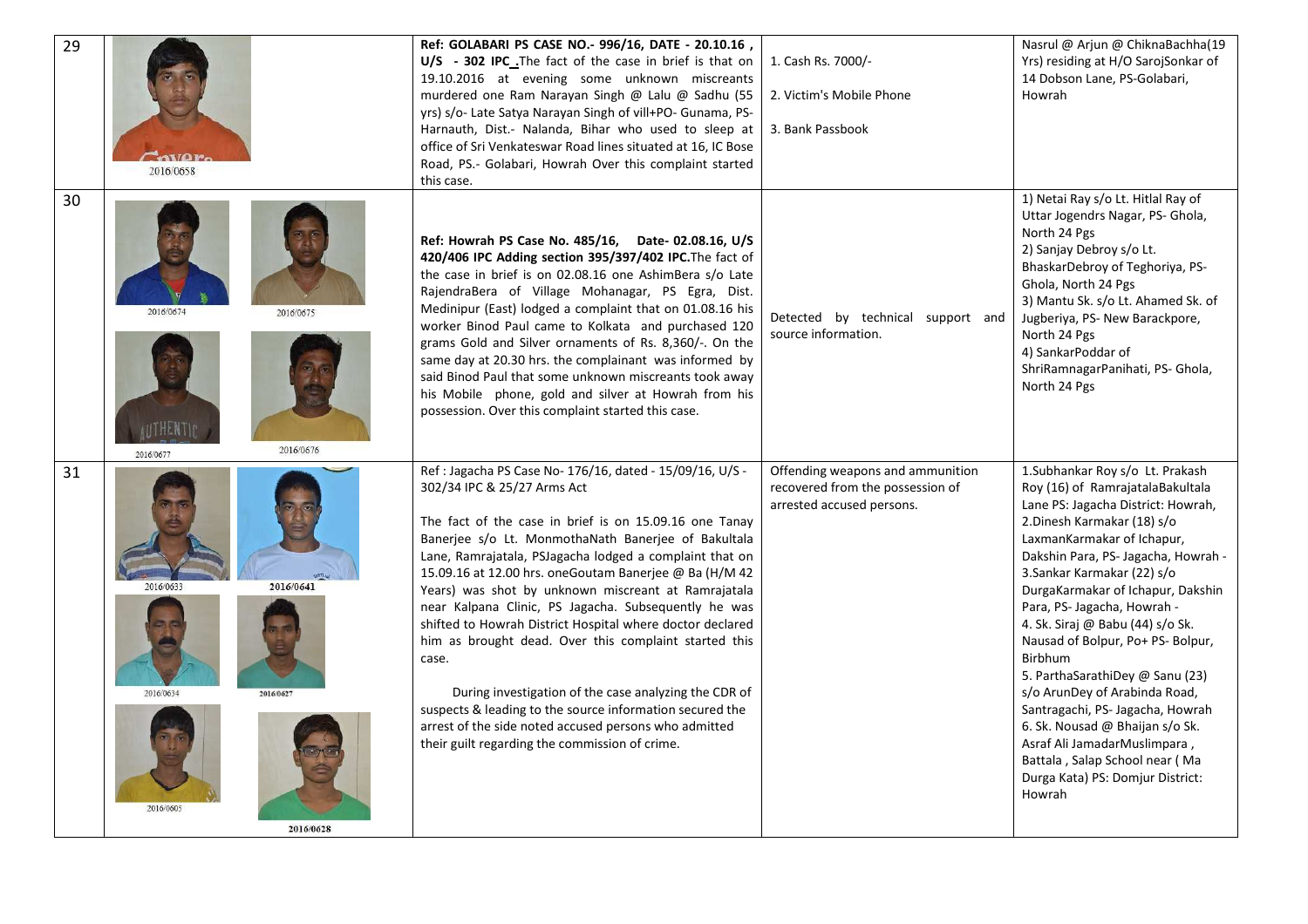| 32 | Ref: Liluah Ps Case No. 267/16 dt 18.09.16 u/s 302 IPC &<br>Adding section 394/397/411 IPC<br>The fact of the case in brief is on 18.09.16 received a<br>written complaint from one Rakesh Kumar Singh s/o Lt.<br>Ashoke Kumar Singh of GolbariBhattanagar, PS Liluah,<br>Howrah, to the effect that his father namely Ashoke<br>Kumar Singh is the owner of a factory styled as Singh<br>Trading Company, situated at 58, NetajiSubhas Road,<br>(Goshala), Liluah. He used to stay in a room inside the<br>factory. Yesterday (17.09.16) there was Biswaklarma Puja<br>and complainant stayed there till 18.30 hours with his<br>father and then left the factory. Today 18.09.16 morning<br>at about 08.00 hours he came to the factory and found<br>the main gate of the factory was open and then he went<br>to the room of his father and found his father was lying on<br>the bed with profuse bleeding. His father was murdered<br>by hitting his head. His father's motor cycle bearing<br>registration No. WB12AG/9079 and three mobile phones,<br>bearing connection Numbers 1). 9681158806, 2)<br>8981739801, 3) 9830174598, 4) 8420023058 & 5)<br>9088632271 has been found missing Over this complaint<br>started this case.<br>During investigation leading to the source<br>information held raid & arrested Tushar Das who on<br>interrogation admitted the fact that he along with his<br>friend one Raj Mohanti on 17/09/16 evening went to the<br>factory of Ashoke Kumar Singh styled as Singh Trading<br>Company, situated at 58, NetajiSubhas Road, (Goshala),<br>Liluah where said Tushar Das entered into the factory by<br>the gap of entrance door & floor & then opened the main<br>big blue colored entranced door through which said Raj<br>Mohanti entered & later Tushar Das picked up a hammer<br>from the worship place of Biswakarma Idol & hit at the<br>back side head of Ashok Singh who was died on spot.<br>Later they committed robbery of three mobile phones & | 1. One samsungmobile vide IMEI No-<br>35438305555994401<br>&<br>35438405555994201 of the victim.<br>2. Stolen motor cycle bearing<br>registration no-WB - 12AG - 9079 of the<br>victim. | (i) Raj Mohanti @ Babu (18) s/o<br>DilipMohanti of Vill-Sahadebpur, PS<br>+ Dist. JagatSinghpur, Orissa<br>(Profession - Labour at Goshala,<br>Liluah)<br>(ii) Tushar Das (18) s/o Bimal Das of<br>ChakparaSuparibagan, PS Liluah,<br>Howrah (Profession - Labour at<br>Goshala, Liluah) |
|----|----------------------------------------------------------------------------------------------------------------------------------------------------------------------------------------------------------------------------------------------------------------------------------------------------------------------------------------------------------------------------------------------------------------------------------------------------------------------------------------------------------------------------------------------------------------------------------------------------------------------------------------------------------------------------------------------------------------------------------------------------------------------------------------------------------------------------------------------------------------------------------------------------------------------------------------------------------------------------------------------------------------------------------------------------------------------------------------------------------------------------------------------------------------------------------------------------------------------------------------------------------------------------------------------------------------------------------------------------------------------------------------------------------------------------------------------------------------------------------------------------------------------------------------------------------------------------------------------------------------------------------------------------------------------------------------------------------------------------------------------------------------------------------------------------------------------------------------------------------------------------------------------------------------------------------------------------------------------------------------------------------|-----------------------------------------------------------------------------------------------------------------------------------------------------------------------------------------|------------------------------------------------------------------------------------------------------------------------------------------------------------------------------------------------------------------------------------------------------------------------------------------|
|    | one Motor Cycle & ransacked the almirah of Ashok Singh<br>& fled away                                                                                                                                                                                                                                                                                                                                                                                                                                                                                                                                                                                                                                                                                                                                                                                                                                                                                                                                                                                                                                                                                                                                                                                                                                                                                                                                                                                                                                                                                                                                                                                                                                                                                                                                                                                                                                                                                                                                    |                                                                                                                                                                                         |                                                                                                                                                                                                                                                                                          |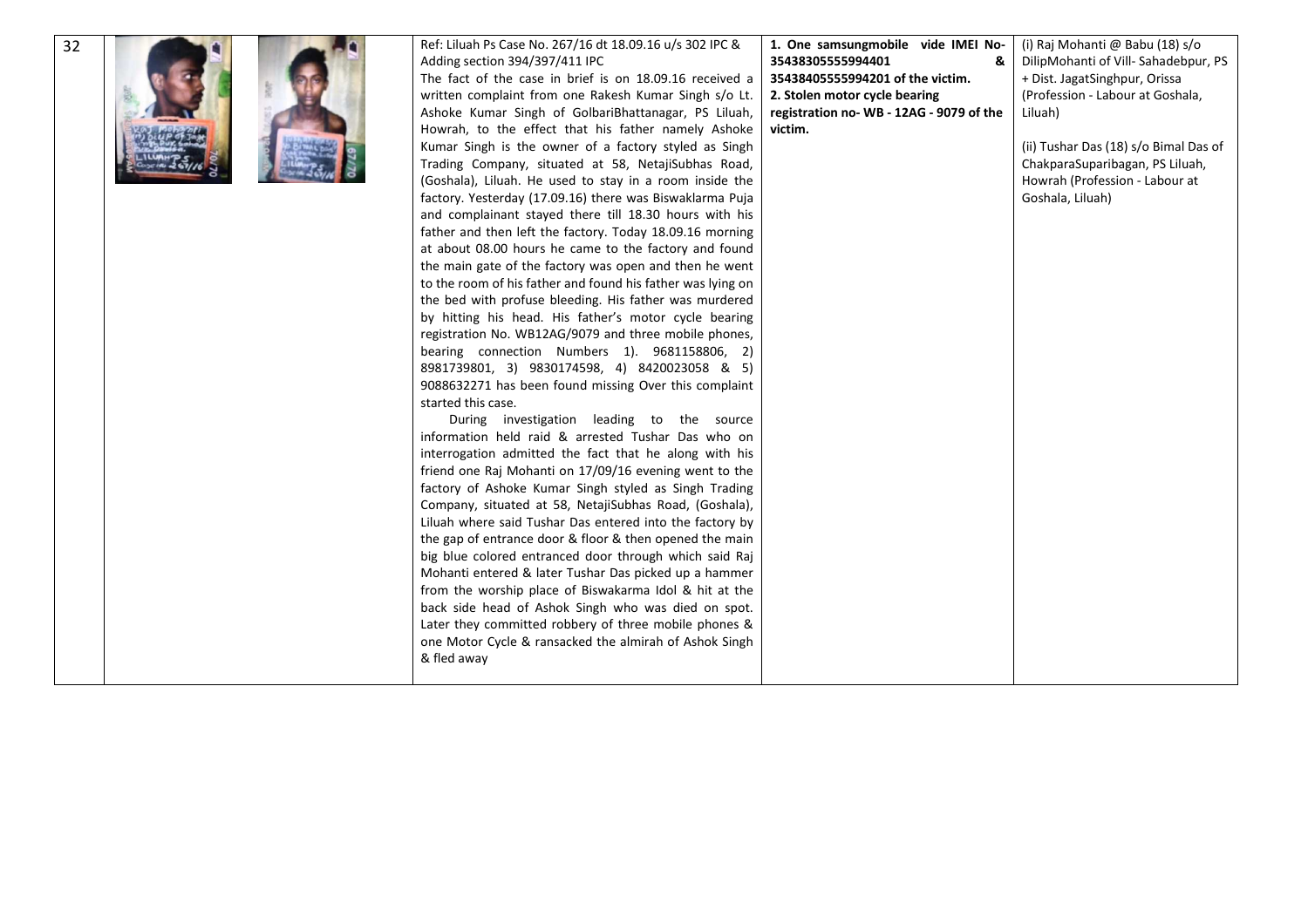| 33 |                        | Ref: NISCHINDA PS CASE NO - 156/16, Dt -18/06/16, U/S-                                   | Some portion of looted money, official | (i) MdZaved s/o MdRamjan of                                           |
|----|------------------------|------------------------------------------------------------------------------------------|----------------------------------------|-----------------------------------------------------------------------|
|    |                        | 394 IPC                                                                                  | documents of victim, mobile phone etc. | Rajgunj, Sitalatala, Banipur, PS-                                     |
|    |                        | The fact of the case in brief is that 18.06.16 one Kausik                                |                                        | Sankrail, Howrah                                                      |
|    |                        | Roy Chowdhury s/o Lt. Sushil of 32 B.K.Street, Uttarpara,                                |                                        | (ii) Sanatan Ram s/o Parasnath Ram                                    |
|    |                        | Dist- Hooghly lodged a complaint that on 18.06.16 at                                     |                                        | of Sitalatala, Banipur, PS- Sankrail,                                 |
|    |                        | 18.45 hrs while he was riding his bike WB 16Y/5874 with                                  |                                        | Howrah                                                                |
|    | 2016/0442<br>2016/0448 | his bag carrying Rs 2,56,980/- and all other documents,                                  |                                        | (iii) Naba Kumar Jana s/o Lt.                                         |
|    |                        | three unknown miscreants were also riding another                                        |                                        | Dukhiram Jana of Rajgunj,                                             |
|    |                        | motorcycle (Yamaha Fezer) intercepted him under CCR                                      |                                        | Sitalatala, Banipur, PS- Sankrail,                                    |
|    |                        | Bridge, PS. Nischinda, by using fist and blows at about                                  |                                        | Howrah                                                                |
|    |                        | 19.15/19:20 hrs & the snatched bag containing said                                       |                                        | (iv) SkRakib Islam, S/O Sk. Saidul                                    |
|    |                        | money, documents and his mobile phone, MICROMAX (                                        |                                        | Islam Of - Mankur, Dharmatala, PS                                     |
|    |                        | 9163330333) & fled away towards Andul through                                            |                                        | - Bagnan, Howrah,                                                     |
|    | 2016/0444<br>2016/0450 | Rajchandrapur Islands Over this complaint started this                                   |                                        | (v) Sk. Rashid @ Gabbar S/o Sk.                                       |
|    |                        | case.                                                                                    |                                        | Hamid, Of - Rajgunj, 2- No Jute Mill                                  |
|    |                        | During investigation of the instant case leading to the                                  |                                        | Gate, Po:- Banipur, PS:- Sankrail,                                    |
|    |                        | tower dump & CDR analyzing fixed up the miscreants &                                     |                                        | Howrah                                                                |
|    |                        | arrested them with the motor cycle used by them to                                       |                                        |                                                                       |
|    |                        | commit the crime & also recovered some amount of                                         |                                        |                                                                       |
|    | 2016/0449<br>2016/0443 | looted money.                                                                            |                                        |                                                                       |
|    |                        |                                                                                          |                                        |                                                                       |
| 34 |                        | Ref: M P Ghora PS CASE NO - 64/16, Dt -09/03/16, U/S-                                    | 1. One Tata Indigo eCS, white colour   | 1. PrakashShaoo(27) S/O                                               |
|    |                        | 365 IPC adding sec 302 IPC                                                               | vehicle which was looted after         | RahasaSahoo of vill- Dangar Para,                                     |
|    |                        | The fact of the case in brief is that on 11.03.16 one                                    | commission of crime by the miscreants. | PS- Jujumura, Dist - Sambalpur,                                       |
|    | 2016/0362              | PritiGhosh W/O Arun Kumar Ghosh of 140/9, Naskar Para                                    | 2. One mobile phone of deceased.       | Odisha.                                                               |
|    |                        | Road, PO- Ghusuri, PS MP Ghora lodged a complaint that                                   |                                        |                                                                       |
|    |                        | on 08.03.16 her husband left the house with his own                                      |                                        | 2. Anil Pradhan (26) S/O                                              |
|    |                        | white colour TATA Indigo bearing registration no 15C-                                    |                                        | HariPradhan of vill- Jamankira                                        |
|    | 2016/0364<br>2016/0373 | 8861 (Ola Company). She contacted with her husband                                       |                                        | (Luhuradhipa) PS- Jamankira, Dist.                                    |
|    |                        | several times on the same day & lastly at 01:30 hrs. at                                  |                                        | Sambalpur, Odisha                                                     |
|    |                        | night. But after that his whereabouts could not be                                       |                                        |                                                                       |
|    |                        | established. She suspected some unknown miscreants                                       |                                        | 3. Rupesh Prasad (28)                                                 |
|    |                        | kidnapped her husband for illegal intention. This refers to                              |                                        | S/O Rambilash Prasad of vill-                                         |
|    |                        | MP Ghora PS Case No-64/16 Dt-11.03.16 U/S 365 IPC.                                       |                                        | JamanKiraHaniman Para, PS-                                            |
|    |                        | subsequently received information from Uluberia PS that                                  |                                        | Jamankira, Dist. Sambalpur, Odisha                                    |
|    |                        | on 09.03.2016 the dead body of ArunGhosh was                                             |                                        |                                                                       |
|    |                        | recovered from the side of highway who was murder<br>brutally by the unknown miscreants. |                                        | 4. Raj Kumar Satpathy(21) S/O<br>Tames Satpathy of vill - Tikilipada, |
|    |                        | During investigation on the basis of information from                                    |                                        | PS- Jamankira, Dist. Sambalpur,                                       |
|    |                        | source and from Odisha Police', the Officers and force of                                |                                        | Odisha.                                                               |
|    |                        | DD had been to Odisha and secured arrest of the accused                                  |                                        |                                                                       |
|    |                        | persons from Odisha and Nasik, Maharastra and also                                       |                                        | 5. SoumyajitParija (26)                                               |
|    |                        | recovered the looted vehicle and one mobile phone of                                     |                                        | S/OSureshChParija of PO+PS+Dist -                                     |
|    |                        | deceased from the possession of accused persons. It is                                   |                                        | Jagatsingpur, Odisha.                                                 |
|    |                        | also detected that accd No. 5 & 6 committed crime in                                     |                                        |                                                                       |
|    |                        | C/W Kolaghat PS case No. 128/16 dt 05.04.16 U/S                                          |                                        | 6. Sushanta Kr. Nayek (33) S/O Lt.                                    |
|    |                        | 328/379 IPC in respect of a Tata Indigo car and Arang PS                                 |                                        | SaratChNayek of vill- Boila. PS-                                      |
|    |                        | (District- Raipur, Madhyapradesh) case No. 101/16 dt                                     |                                        | Kishannagar, Dist. Cuttack, Odisha.                                   |
|    |                        | 10.03.2016 U/S 379/34 IPC in respect of Innova car.                                      |                                        |                                                                       |
|    |                        |                                                                                          |                                        |                                                                       |